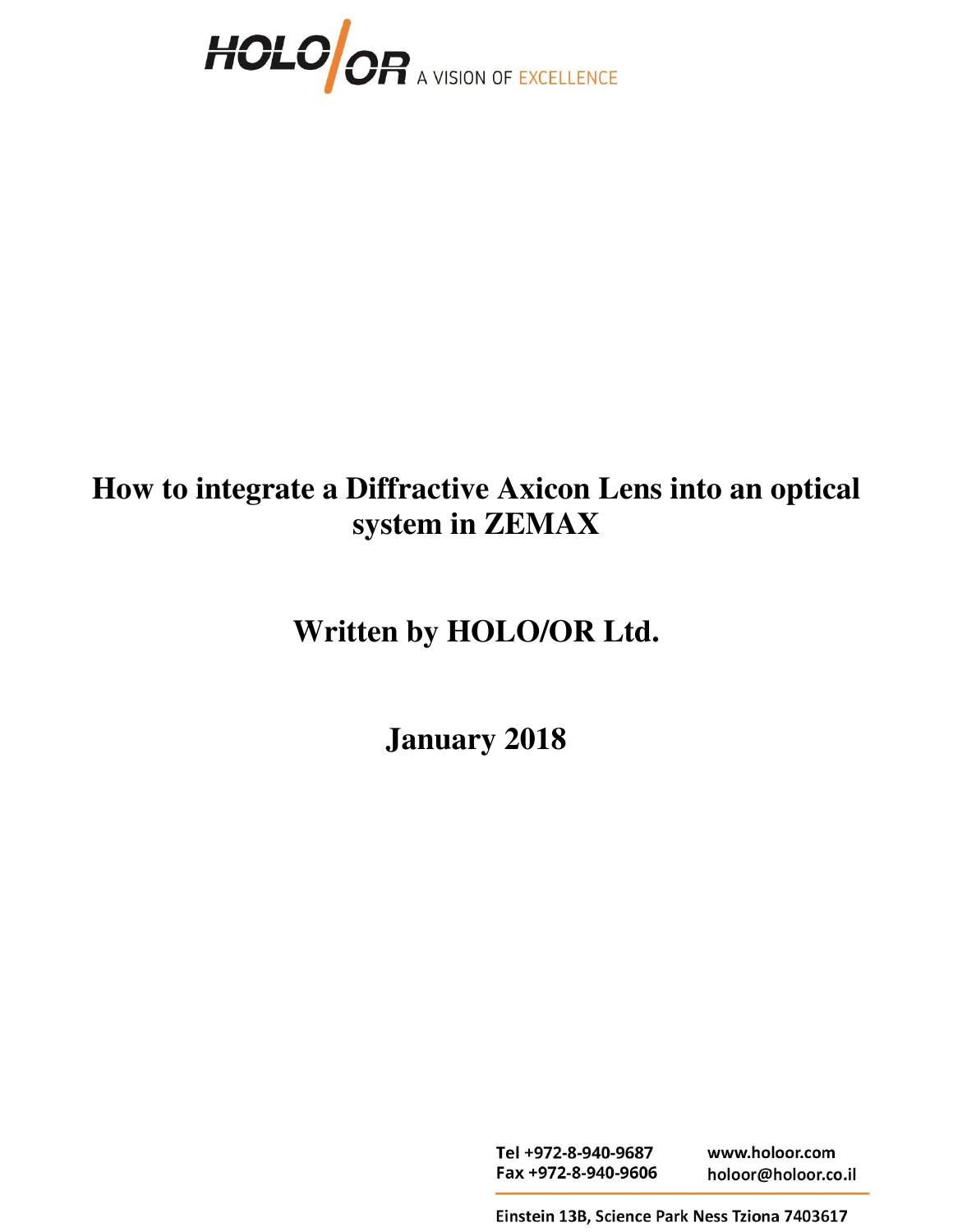

# **Content**

- 1. Introduction Preliminary reading
- 2. Design example based on a specific product ( DA-039) 2.1. DA-039 specifications table
	- 2.2. Modeling of Axicon Lens in Sequential mode
- 3. Summary
- 4. Files example for download

Tel +972-8-940-9687 Fax +972-8-940-9606

www.holoor.com holoor@holoor.co.il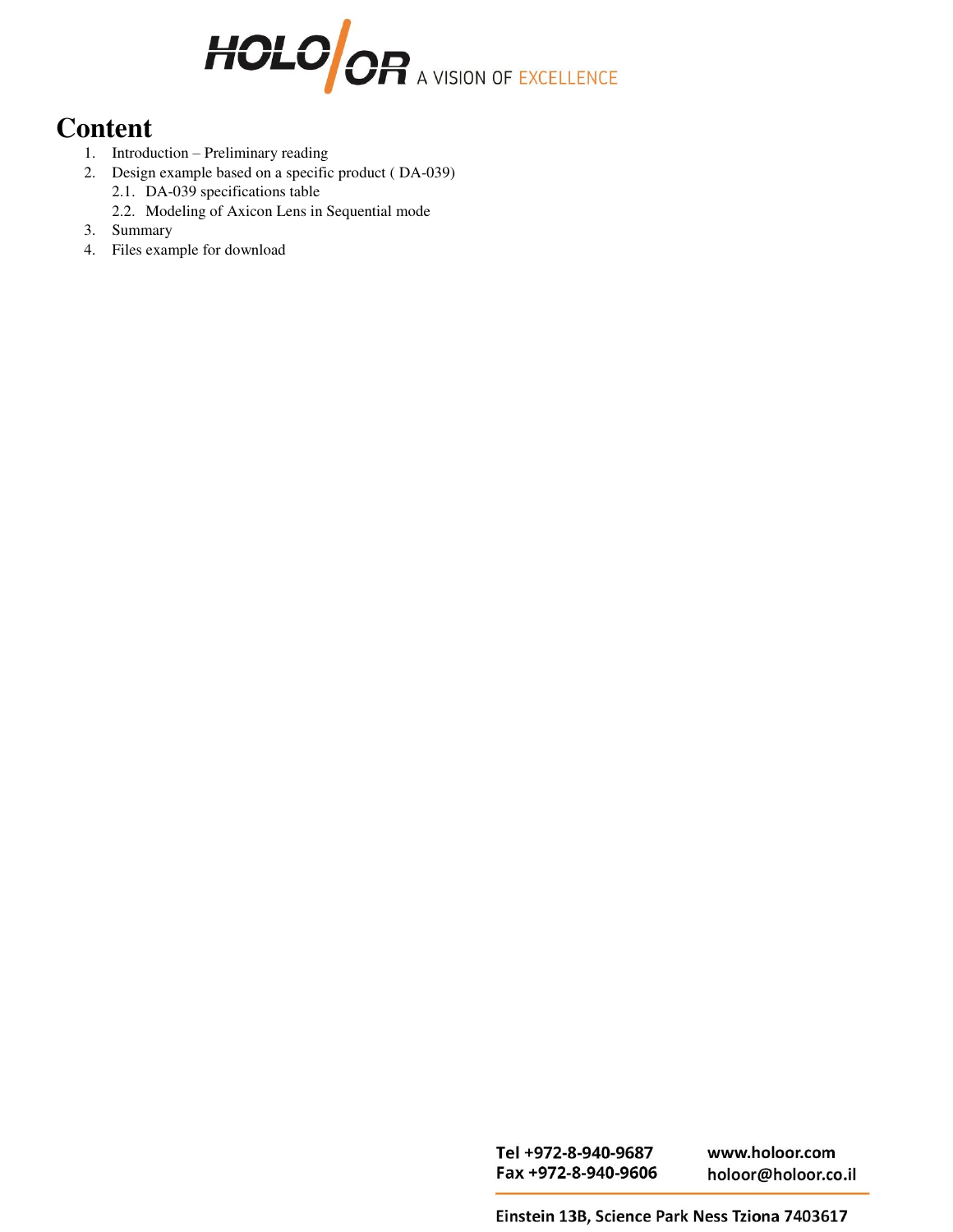

# **1. Preliminary reading**

- 1. HOLO/OR's application note for Axicon Lens: https://www.holoor.co.il/application/diffractive-axicon-application-notes/
- 2.ZEMAX manual for Radial Grating surface

# **2. Design example based on DA-039-I-Y-A**

#### **2.1. Specifications table**

#### **INPUT PARAMETERS**

#### **ELEMENT PARAMETERS**

### **OUTPUT PARAMETERS**

| Wavelength [nm]:                 | 1064            | Element Type:        | Window               | Ring Angle P2P [deg]:    | 1.02            |
|----------------------------------|-----------------|----------------------|----------------------|--------------------------|-----------------|
| Minimum Beam Diameter [mm]: 0.36 |                 | Material:            | <b>Fused Silica</b>  |                          | <b>Negative</b> |
| Beam Mode (SM/MM):               | <b>SM or MM</b> | Element Size [mm]:   | 25.4                 | Transmission efficiency: | Close to 100%   |
|                                  |                 | Clear Aperture [mm]: | 22.9                 | Overall Efficiency:      | $~1 - 95%$      |
|                                  |                 | Thickness [mm]:      | 3                    | Zero-Order relative to   |                 |
|                                  |                 | Coating:             | <b>AR/AR coating</b> | the incident beam [%]:   | $\leq$ 1        |
|                                  |                 |                      |                      |                          |                 |

#### **2.2. Modeling of Axicon Lens in Sequential mode by steps**

- 1. Input the general parameters of the simulation aperture size, and wavelength
- 2. Input a Radial Grating surface and set the following parameters:
	- a. Define **[Diffraction](http://www.zemax.com/os/resource-center/learn/knowledgebase/what-is-the-normalization-radius) Order** (Par 0) value -1 for positive Axicon and +1 for negative Axicon
	- b. Set 1 in **Maximum Term #** (Par 13)
	- c. Calculate period size of Axicon using HOLO/OR [calculator for Beam Splitter](https://www.holoor.co.il/optical-calculator/multi-spot-beam-splitters/) by setting the Full angle in the calculator to be the Axicon Ring Angle, and Number of spots in the calculator to be 2.
	- d. Set period size in um in **Coeff. On p^0** (Par 15). For example: period of 120um:

| <b>BEAM SPLITTER CALCULATOR</b>          |                                                                 |                 | <b>Surface Type</b>                   |       |  | Diffract Orde   Maximum Te   Norm Radius | Coeff. on p^0 |
|------------------------------------------|-----------------------------------------------------------------|-----------------|---------------------------------------|-------|--|------------------------------------------|---------------|
|                                          |                                                                 | <b>0 OBJECT</b> | Standard v                            |       |  |                                          |               |
|                                          |                                                                 | р.              | Radial Grating $\blacktriangledown$   | 1.000 |  | 100.000                                  | 120.000       |
| Full angle Of                            | $\vert$ $\vert$<br>$\div$<br>1.016<br>deg                       |                 |                                       |       |  |                                          |               |
| Effective Focal Length (EFL):            | $\frac{\mathbb{A}}{\mathbf{v}}$<br>100<br>$mm$ $\sim$           |                 |                                       |       |  |                                          |               |
| Number of spots**:                       | $\frac{\Delta}{\Psi}$<br>$\overline{2}$                         |                 |                                       |       |  |                                          |               |
| <b>Wavelength:</b>                       | $\frac{\Delta}{\Psi}$<br>$\overline{\phantom{a}}$<br>1064<br>nm |                 |                                       |       |  |                                          |               |
| <b>O CLEAR</b><br><b>CALCULATE</b>       |                                                                 |                 |                                       |       |  |                                          |               |
| <b>RESULTS</b>                           |                                                                 |                 |                                       |       |  |                                          |               |
| <b>Minimum beam diameter:</b><br>Period: | $0.4$ mm<br>120.007 um                                          |                 |                                       |       |  |                                          |               |
| Period calculation example               |                                                                 |                 | Parameters for Radial Grating Surface |       |  |                                          |               |

Tel +972-8-940-9687 Fax +972-8-940-9606

www.holoor.com holoor@holoor.co.il